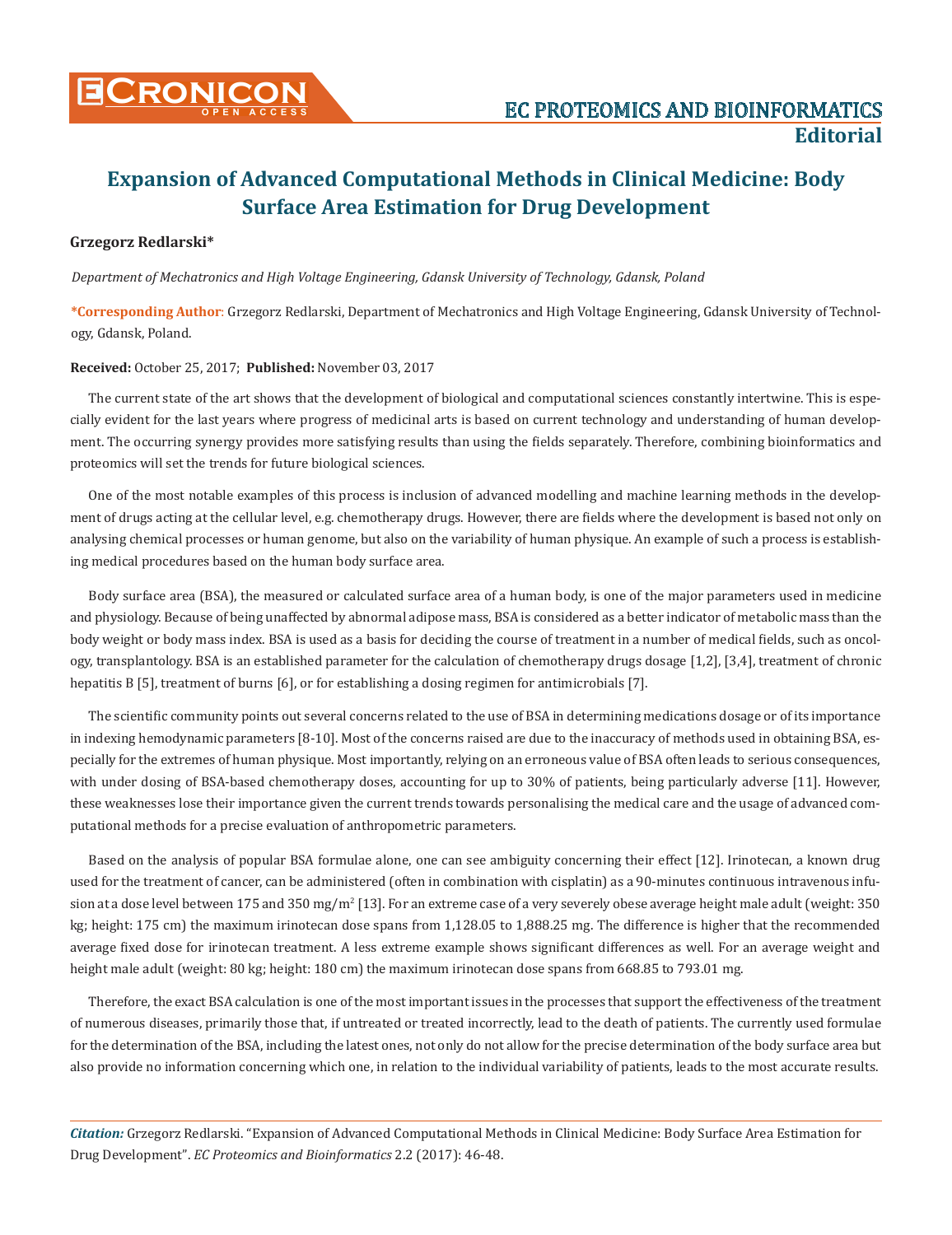#### **Expansion of Advanced Computational Methods in Clinical Medicine: Body Surface Area Estimation for Drug Development**

47

One of the potential solutions to this problem is redefinition of the BSA model that is used to this day, i.e. replacement of simple power models, which are based only on weight and height of a patient, with models that take into account more anthropometric parameters. We can consider power models of the form s(x)=a<sub>0</sub>×x<sub>1</sub>ª1 …x<sub>k</sub>ªK, using various number of k anthropometric variables x<sub>i</sub> and their coefficients a<sub>i</sub>. A fundamental issue is appropriate selection of the anthropometric parameters to be utilised in the model. These parameters can be selected by interleaving model identification and adding parameter as follows. At the k-th iteration of the procedure, all parameters are added (one at a time) and the model is extracted. Statistical analysis of the model errors can be used to find the parameter that is the most beneficial in terms of improving the predictive power of the model. The procedure continues by adding subsequent anthropometric parameters. At each stage of the model development process, cross-validation should be used to ensure that model generalisation is not degraded due to potentially too large number of degrees of freedom.

It is clear that medicine needs the inclusion of numerous mathematical methods, e.g. advanced modelling, optimisation or machine learning techniques, even on a macro scale. Methods used in bioinformatics provide ways to understand specifics of human development and to apply this knowledge to improve the quality of medical treatment. In the upcoming age of personalised medicine those methods should be constantly expanding and new ways to apply them researched.

### **Bibliography**

- 1. Kouno T., *et al*. "Standardization of the Body Surface Area (BSA) Formula to Calculate the Dose of Anticancer Agents in Japan". *Japanese Journal of Clinical Oncology* 33.6 (2003): 309-313.
- 2. Gerina-Berzina A., *et al*. "Anthropometric measurements of the body composition of cancer patients determine the precise role of the body surface area and the calculation of the dose of chemotherapy". *Paper on Anthropology* 21 (2012): 56-71.
- 3. Baker SD., *et al*. "Role of Body Surface Area in Dosing of Investigational Anticancer Agents in Adults, 1991-2001". *Journal of the National Cancer Institute* 94.24 (2002): 1883-1888.
- 4. Sacco JJ., *et al*. "The Average Body Surface Area of Adult Cancer Patients in the UK: A Multicentre Retrospective Study". *PLoS One* 5 (2010): e8933.
- 5. Nakamuta M., *et al*. "Relationship between body surface area and ALT normalization after long-term lamivudine treatment". *World Journal of Gastroenterology* 11.44 (2005): 6948-6953.
- 6. Reading BD and Freeman B. "Simple formula for the surface area of the body and a simple model for anthropometry". *Clinical Anatomy* 18.2 (2005): 126-130.
- 7. Pai MP. "Drug Dosing Based on Weight and Body Surface Area: Mathematical Assumptions and Limitations in Obese Adults". *Pharmacotherapy: The Journal of Human Pharmacology and Drug Therapy* 32.9 (2012): 856-868.
- 8. Beumer JH., *et al*. "Body-Surface Area-Based Chemotherapy Dosing: Appropriate in the 21st Century?" *Journal of Clinical Oncology* 30.31 (2012): 3896-3897.
- 9. Faisal W., *et al*. "Not All Body Surface Area Formulas Are the Same, but Does It Matter?" *Journal of Global Oncology* 2.6 (2016): 436- 437.
- 10. Adler AC., *et al*. "Misleading indexed hemodynamic parameters: the clinical importance of discordant BMI and BSA at extremes of weight". *Critical Care* 16.6 (2012): 471.
- 11. Gurney H. "How to calculate the dose of chemotherapy". *British Journal of Cancer* 86.8 (2002): 1297-1302.

*Citation:* Grzegorz Redlarski. "Expansion of Advanced Computational Methods in Clinical Medicine: Body Surface Area Estimation for Drug Development". *EC Proteomics and Bioinformatics* 2.2 (2017): 46-48.